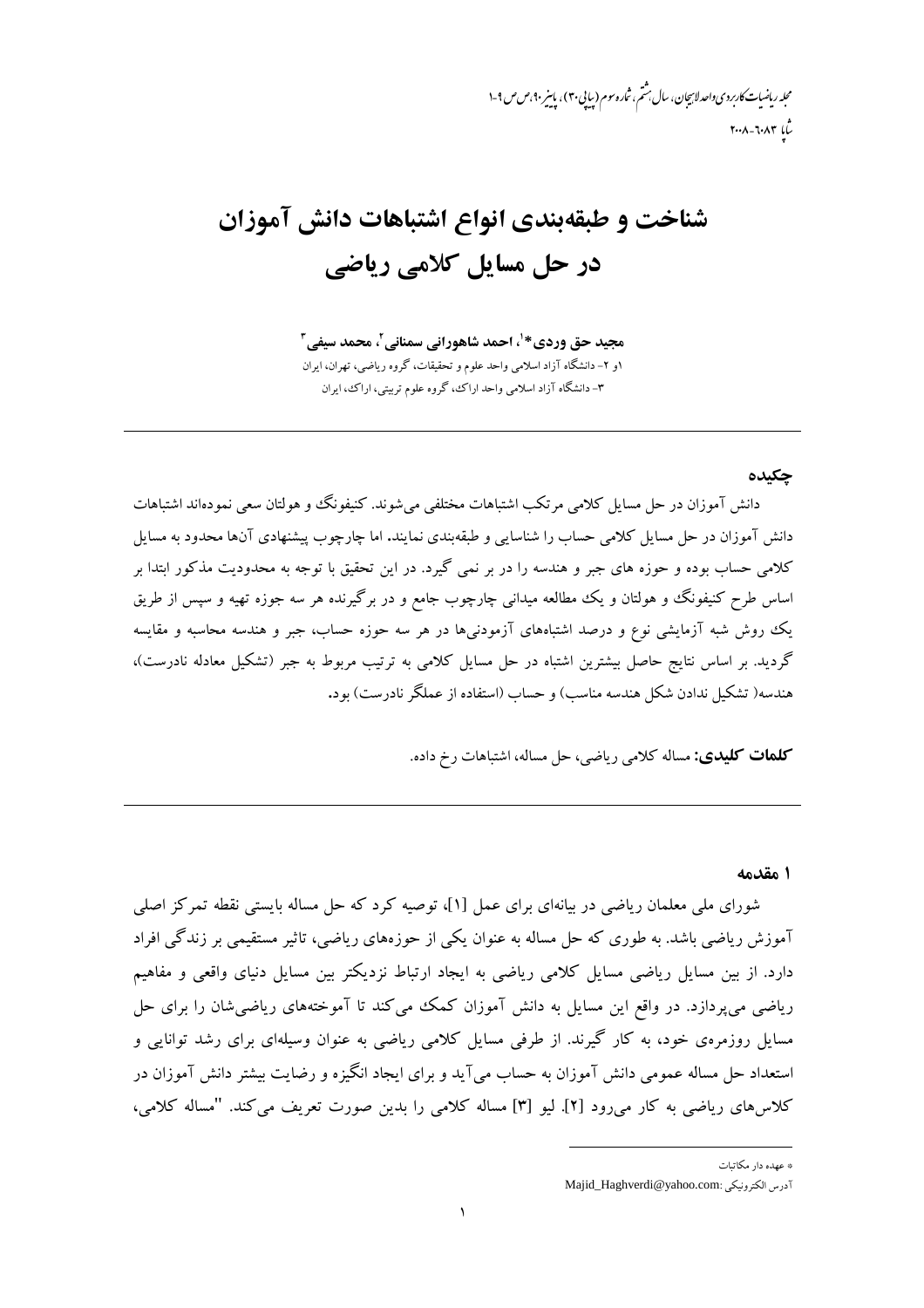حتی وردی و بمکاران ، شاخت و طبقه بندی انواع اشتیابات دانش آموزان در حل میایل کلامی رماضی

توصیف موقعیتی است که در آن یک یا چند سوال مطرح میشود و مساله حل کن جواب را با استفاده از اعمال ریاضی و دادههای عددی موجود در متن مساله به دست می آورد". مسایل کلامی حساب به طور کلبی و به زبان عامیانه، به مسایلی گفته میشود که درباره اشیای معمولی و مورد تماس روزمره طرح می شوند. مثلاً "علی ۸ مهره دارد. حسن ۵ مهره دارد. چه تعداد مهره حسن از کمتر از علی دارد؟" به منظور حل این نوع از مسایل، دانش آموزان نیاز به فهمیدن مفهوم عدد و این که چه موقع و چگونه از چهار عملگرهای اصلی حساب استفاده کنند، دارند. مسایل کلامی جبر مسایلی هستند که برای حل آنها نیاز به

استفاده از متغیرها و تشکیل معادله میباشد. مثلاً مجموع دو برابر عدد اولی و چهار برابر عدد دومی ۱۲۶ است. مقدار عدد دوم را بیابید" [۴]. مسایل کلامی هندسه، مسایل کلامی هستند که مبتنی بر مفاهیم هندسی میباشند. مثلاً " باغ مستطیلی شکلی، طولش ۱۰ متر از عرضش بزرگتر است اگر طول آن ۳۰ متر باشد. مساحت باغ را ساسد؟" [۵].

نتایج چندین تحقیق نمایانگر آن است که بسیاری از دانشآموزان در دورههای مختلف تحصیلی، در حل این نوع مسایل دچار مشکلات زیادی هستند. بعضی از دانش آموزان قادرند با موفقیت مسایل ریاضی که دارای رویهای خاص هستند را محاسبه کنند ولی در برخورد با مسایل کلامی، آنها نمیتوانند این گونه مسایل را که، نیاز به استفاده از همان رویههای حسابی دارند حل کنند [۶]. زیرا علاوه بر محاسبات ریاضی نیاز به دانش های دیگری از جمله دانش زبانی و دانشهای مورد نیاز برای فهمیدن مساله نیز دارند [۷].

دانش آموزان در حل مسایل کلامی مرتکب اشتباهات مختلفی می شوند. تحقیقات نشان داده است کـه روش هـای گوناگونی برای دسته بندی انواع اشتباهات در حل مساله وجود دارد. که مـیتـوان آنهـا را از اشـتباهات سـاده در محاسبات تا اشتباهات پیچیده در تحلیل های سهوی مرتب کرد [۸]. اشتباهات در محاسبات شامل؛ عملگ راشـتباه، الگوریتم ناقص، اشتباه گروهبندی، معکوس نامناسب، اشتباه عینی، پاسخ تصادفی و اشتباه بی دقتبی نـام بـرد [۹]. از طرفی اشتباهات بر اساس تحلیل سهوی در خواندن نیز شامل؛ اشتباهات در درک خواندن، مهارتهای پـردازش و کدگذاری میشود [۸]. از تجزیه و تحلیل آنها مشخص شـده اسـت کـه ایـن اشـتباهات ناشـی از، ناتوانـایی۵حـای زبانی، دانش ناکافی از مهارتها و مفاهیم پیش نیاز و به کارگیری نادرست استراتژیهای نـامرتبط مـی،باشـد [۸] بعضی از پژوهندگان از جمله کزی [۱۰]، نیومن [۱۱] و کنیفونگ و هولتـان [۱۲] سـعی نمـوده اشـتباهات دانـش آموزان در حل مسایل کلامی حساب را شناسایی و طبقهبندی نمایند. در ایـن میـان، چـارچوب ارایـه شـده توسـط کنیفونگ و هولتان از جمله جامع ترین این دستهبندیهاست و به همین دلیل اساس کار این مطالعه قـرار مـی گیـرد. در این چارچوب خطاهای انجام گرفته توسط دانش آموزان در حل مسایل کلامی حسـاب بـه دو نـوع، اشـتباهات "سهوي و محاسبهاي" و "ديگر اشتباهات" طبقهبندي شده است. اشتباهات "سهوي و محاسبهاي" شامل اشـتباهات سهوی و اشتباهات محاسبهای با "اعداد حسابی"، با "کسرها" و با "واحدها" مـیباشـد. "دیگـر اشـتباهات" شـامل اشتباه "استفاده از عملگر نادرست"، اشتباه "بدون پاسخ" و اشـتباهي کـه "هـيچ سـر نخـي بـه محقـق نمـيدهـد" می باشد. کنیفونگ و هولتان با این دستهبندی در واقع تمایز مهمی بین انـواع اشـتباهات در حـل مسـایل کلامـی در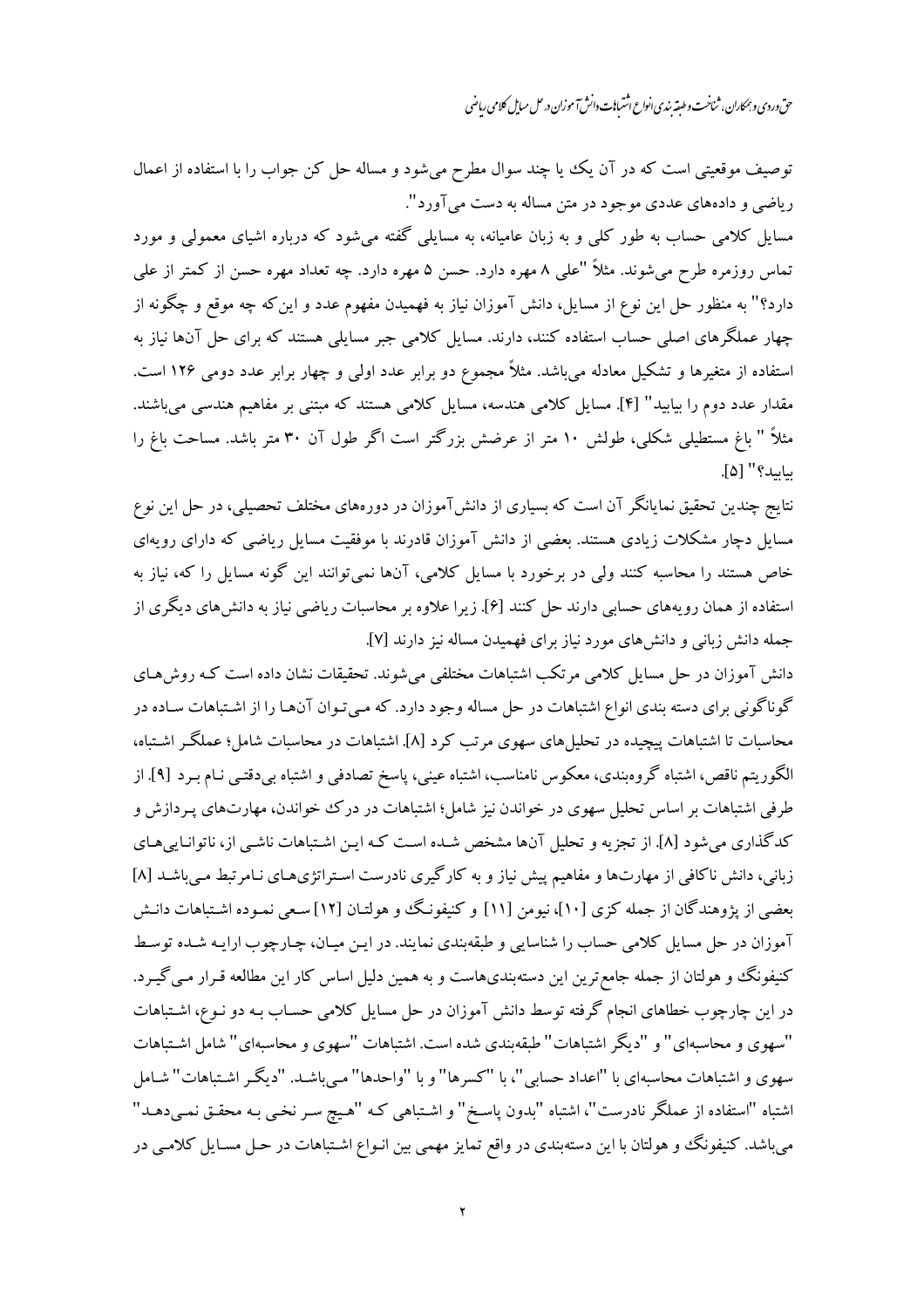محله رماضات کاربردی واحد لاسچان ۳۰ (۱۳۹۰) ۹-۱

نظر گرفتهاند. در واقع اشتباهات سهوی و محاسبهای مربوط به خطاهایی است کـه ناشـبی از بـبیدقتـبی و نــاتوانبی در انجام محاسبات عددي حاصل شده در فرايند حل مي باشد. همان طور که از مقدمه فوق بر می آید، در تحقیقات مرور شده، اشتباهات رخ داده محدود به حـل مسـایل کلامـی حساب شده است. در حالی که به گفته وانگ و همکاران [۵] مسایل کلامی را میتوان بر حسب دانـش حـوزهای اشان به سه دسته، مسایل کلامی حساب، مسایل کلامی جبر و مسایل کلامی هندسه، تقسیم نمـود. آیـا چـارچوب کنیفونگ وو هولتان [۱۲] از اشتباهات رخ داده معمول در حل مسایل کلامی حساب قابـل اسـتفاده بـرای دو مـورد دیگر هم میباشد؟ پراکندگی و نوع اشتباهات دانش آموزان، در مقایسـه سـه حـوزه، چـه وضـعیتی دارد؟ بـر ایـن اساس اهداف اصلی این مطالعه عبارت است از: ۱– ارایه یک دستهبندی جدید برای انواع اشتباهات دانش آموزان در حل مسایل کلامی ریاضی (حساب، جبر و هندسه) ۲- تعیین نوع و درصد اشتباهات دانش آموزان پایه ششم در حل انواع مسایل کلامی ریاضی (حساب، جبر و هندسه) براساس چارچوب پیشنهادی این تحقیق.

## ۲ روش تحقیق

روش تحقیق در رابطه با این دو هدف را می توان به دو بخش تقسیم نمود. برای تحقق هدف شماره یک، از روش تحقیق و توسعه استفاده شد. دادههای مورد نیاز از طریق تحلیل پیشینه در دسترس و یک مطالعه میدانی، محدود به کلاس۵ای مورد تدریس، جمعآوری گردید. اما در رابطه با هدف شماره دو از روش شبه آزمایشی استفاده شد.

گروه مورد مطالعه این تحقیق را، در بخش اول دانش آموزان دو کلاس در دسترس تشکیل میداد. اما در بخش دوم ۸۰ نفر از دانش آموزان پایه ششم در شهر اراک بودند که به طور تصادفی به چهار گروه (سه گروه تجربی و یک گروه شاهد) تقسیم شدند.

ابزار مورد استفاده، برای بخش اول و دوم، متشکل از ۶ مساله کلامی، از سه حوزه حساب، جبر و هندسه می باشد. ۴ مساله این آزمون از کتابهای درسی دوره راهنمایی و ۲ مساله دیگر از ادبیات پژوهشی تهیه شد. مسایل ۱ و ۶ از گروه مسایل کلامی حساب و مسایل ۳ و ۵ را از مسایل کلامی جبر و مسایل ۲ و ۴ را از مسایل کلامی هندسه انتخاب گر ديد.

#### 3 يافتهها

## 1-3 بخش اول تحقيق

همانطور که در مقدمه آمد، در رابطه با هدف شماره یک طی یک روش کیفی تحلیلی– میدانی، در یک کلاس پایه شش دردسترس، خطاهای دانش آموزان بر اساس چارچوب کنیفونگ و هولتان برای هر یک از انواع مسایل کلامی، طی چند آزمون و مصاحبه فردی، مورد بررسی قرار گرفت. در این راستا هر جا به اشتباه جدیدی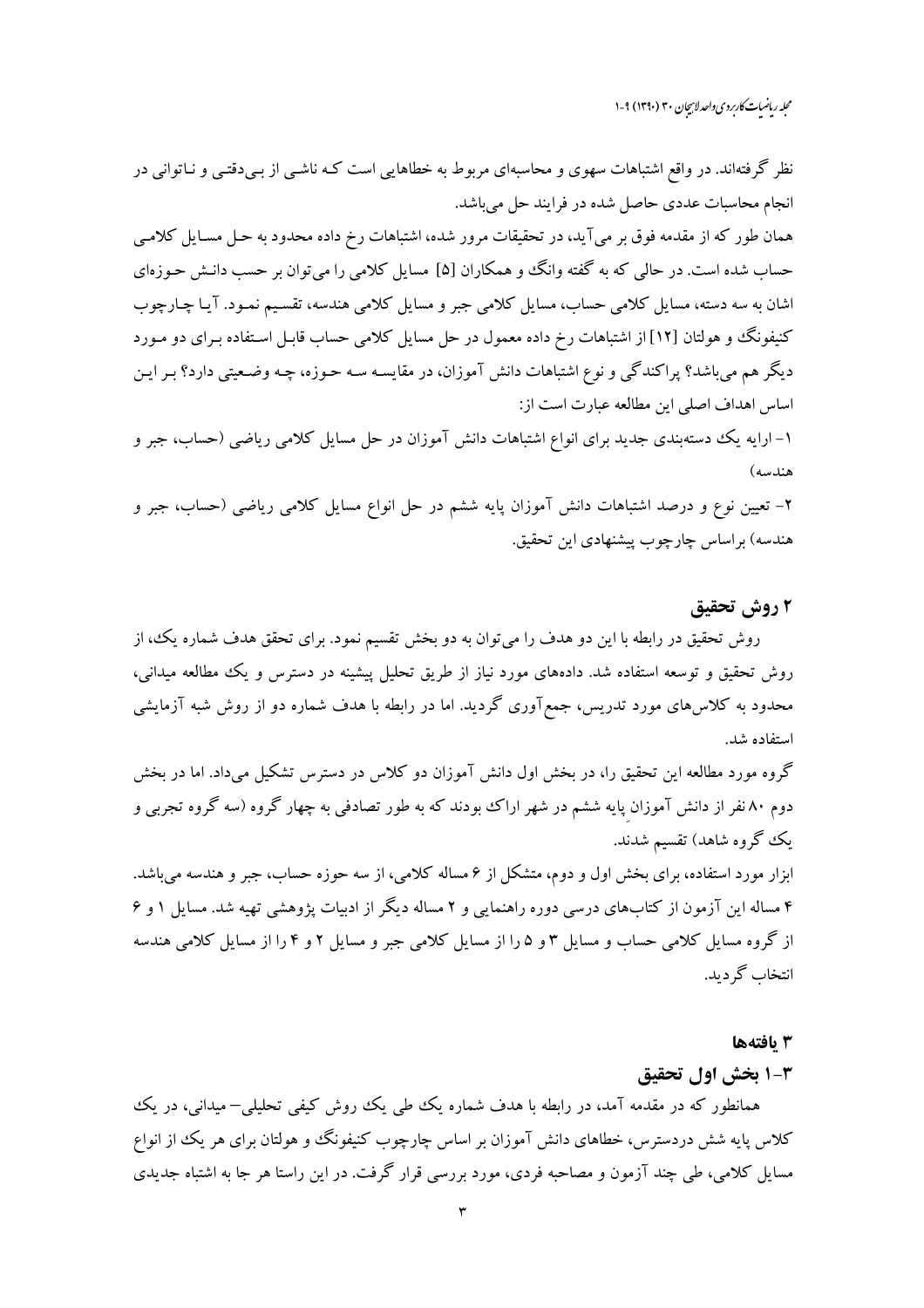حتی وردی و بمکاران ، شاخت و طبقه بندی انواع اشتیابات دانش آموزان در حل میایل کلامی رماضی

برخورد می شد که در این چارچوب نبود، فراوانی آن محاسبه و به خطاها افزوده می شد. در حل مسایل کلامی جبر "اشتباه تشکیل معادلهی نادرست" چندین بار مشاهده شد و به همین دلیل به چارچوب اضافه گردید. همین طور "اشتباه محاسباتی با عبارتهای جبری" نیز جایگزین "اشتباه محاسباتی با واحدها" شد. زیرا دانش آموزان بیشتر در محاسبهی عبارتهای جبری دچار خطا می شدند. به همین ترتیب در مسایل کلامی هندسه نیز دو مقوله "اشتباه در تشکیل ندادن یک شکل هندسی مناسب" و "اشتباه در اختیار نداشتن فرمولهای مساحت و محيط " به اين چارچوب اضافه گرديد. جدول شماره (١) ماحصل بخش نخست اين مطالعه مي باشد.

| انواع اشتباهات در<br>حل مسایل کلامی حساب   |                                                                       | انواع اشتباهات در<br>حل مسایل کلامی جبر                                |                             | انواع<br>اشتباهات در حل مسایل<br>كلامى هندسه                      |                             |  |
|--------------------------------------------|-----------------------------------------------------------------------|------------------------------------------------------------------------|-----------------------------|-------------------------------------------------------------------|-----------------------------|--|
| اشتباهات سهوى                              |                                                                       | اشتباهات سهوى                                                          |                             | اشتباهات سهوى                                                     |                             |  |
| اشتباهات محاسباتي                          | با اعداد حسابی                                                        | اشتباهات محاسباتي                                                      | با اعداد حسابی              | اشتباهات محاسباتي                                                 | با اعداد حسابی              |  |
|                                            | با کسرها                                                              |                                                                        | با کسرها                    |                                                                   | با کسرها                    |  |
|                                            | با واحدها                                                             |                                                                        | با عبارت های جبری           |                                                                   | با واحدها                   |  |
| میانگین و مساحت<br>استفاده از عملگر اشتباه |                                                                       | میانگین و مساحت<br>تشكيل دادن معادله نادرست<br>استفاده از عملگر اشتباه |                             | میانگین و مساحت<br>استفاده از عملگر اشتباه<br>عدم تشكيل شكل هندسي |                             |  |
| بدون پاسخ                                  | سراغ مسايل ديگر<br>رفته است<br>هیچ تلاشی برای مسایل<br>دیگر نکرده است | بدون پاسخ                                                              | سراغ مسايل ديگر<br>رفته است | مناسب<br>بدون پاسخ                                                | سراغ مسايل ديگر<br>رفته است |  |
| جواب نادرستی که سرنخی                      |                                                                       |                                                                        |                             |                                                                   |                             |  |
| به محقق نمی دهد                            |                                                                       |                                                                        |                             |                                                                   |                             |  |

جدول 1. در رابطه با هدف شماره یک تحقیق

### 2-3 بخش دوم تحقيق

دراین بخش از تحقیق، همان طور که در شرح روش آمد، پاسخ آزمودنیها به شش مساله داده شده، چه در حین عمل و چه بعد از جمع آوری اوراق ازمون، با استفاده از چارچوب پیشنهادی بخش ۱ این مطالعه مورد بررسی و تحلیل آماری قرارگرفت و نتایج در جداول شماره۲، ۳ و۴ درج گردید. از این جداول میتوان بیشترین و کمترین میزان خطای رخ داده در حل مسایل را به طور کلبی و به تفکیک مشاهده کرد. بر اساس این اطلاعات ۲۳/۲٪ از اشتباهات مربوط به مسایل کلامی حساب، ۴۱/۷ جبر و ۳۵/۷ هندسه میباشد. همانطور که در جدول شماره (۲) آمده تقریباً ۴۸٪ دانش آموزان مرتکب خطای "استفاده از عملگر اشتباه" در حل مسایل کلامی حساب شدهاند. و تقریباً ۲۱ ٪ از آنها دچار اشتباه محاسبهای با اعداد حسابی گردیدهاند.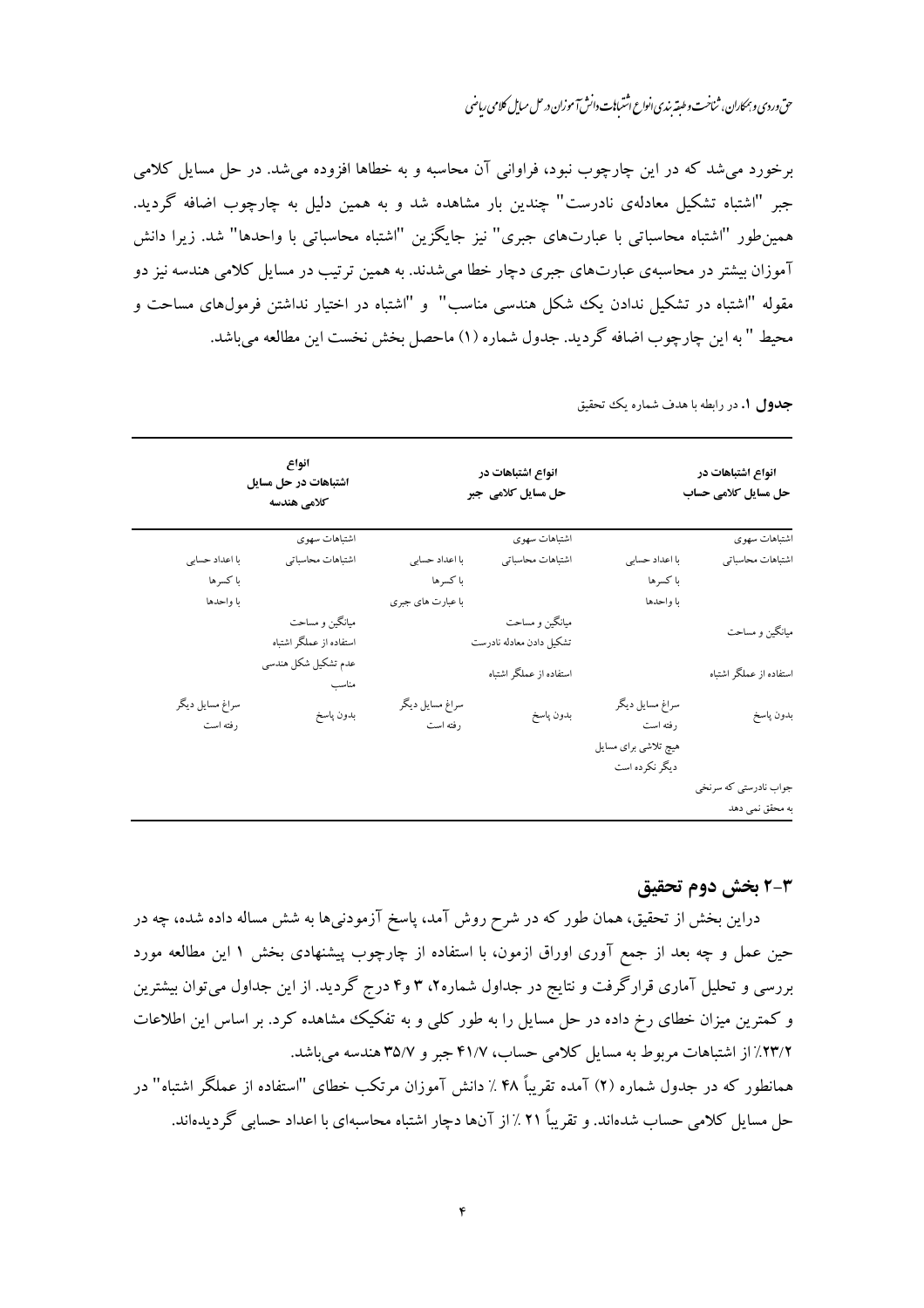محله رماضات کاربردی واحد لاسچان ۳۰ (۱۳۹۰) ۹-۱

از تحلیل دادههای مربوط به مسایل کلامی جبر (جدول شماره۳ ) مشاهده شد که تقریباً ۴۱/۱ ٪ از اشتباهات، مربوط به این نوع مسایل می،باشند. بیشترین اشتباه ۴۵/۵ ٪ در "تشکیل دادن معادلهی نادرست" رخ داده است. اشتباه محاسبهای با عبارتهای جبری و اشتباه بدون پاسخی که سراغ مسایل دیگر نرفته، نیز تقریباً ۱۳/۷ ٪ بوده است.

در دو جدول ۲ و ۳ کمترین اشتباهات رخ داده از نوع اشتباه سهوی بوده است. نتایج بررسی میزان اشتباهات دانش آموزان، که کنیفونگ و هولتان [۱۲] بر مسایل کلامی حساب انجام داد نیز تقریبا شبیه جدول (۲) است. از بررسی جدول (۴) در می یابیم که تقریباً ۳۵/۷٪ از اشتباهات مربوط به مسایل کلامی هندسه می باشد. اشتباه بدون پاسخی که سراغ مسایل دیگر رفته و یا ناشی از تشکیل ندادن شکل هندسی مناسب بوده، تقریباً ۱۸٪ از انواع اشتباهات را شامل شده است. بلاخره ۱۲/۷٪ از اشتباهها مربوط به محاسبه مساحت و میانگین ۸/۷٪ از اشتباهات را شامل شده است.

| E.T       | E.A                     | N         |                                    | انواع اشتباهات    |
|-----------|-------------------------|-----------|------------------------------------|-------------------|
| 7.19      | $/\Upsilon/\Upsilon$    | ۲         |                                    | اشتباهات سهوى     |
| 777       | 7197                    | ۱۵        | با اعداد حسابی                     | اشتباهات محاسباتى |
| 717       | 7.9/1                   | ٧         | با کسرها                           |                   |
|           |                         |           | با واحدها                          |                   |
| 777       | 79/                     | ٩         |                                    | میانگین و مساحت   |
|           | 7.8A/V                  | ٢.        |                                    | استفاده از عملگر  |
| 711/T     |                         |           |                                    | اشتباه            |
| 777       | /1                      | ۶         | سراغ مسايل ديگر رفته<br>است        | بدون پاسخ         |
| $7\Delta$ | 7/10                    | ٧         | هیچ تلاشی برای مسایل<br>دیگر نکرده |                   |
|           |                         |           |                                    | جواب نادرستی که   |
| 71/99     | $1/\Lambda$ / $\hat{z}$ | ۶         |                                    | هیچ سرنخی به محقق |
|           |                         |           |                                    | نمی دهد           |
| 7577      | $\gamma \rightarrow$    | $\Lambda$ |                                    | مجموع             |

**جدول ۲ .** فراوانی و درصد انواع اشتباهات رخ داده در مسایل کلامی حساب

N: تعداد اشتباهات، EA: درصد اشتباعات رخ داده در حل مسايل كلامي حساب

ET: درصد از کل اشتباهات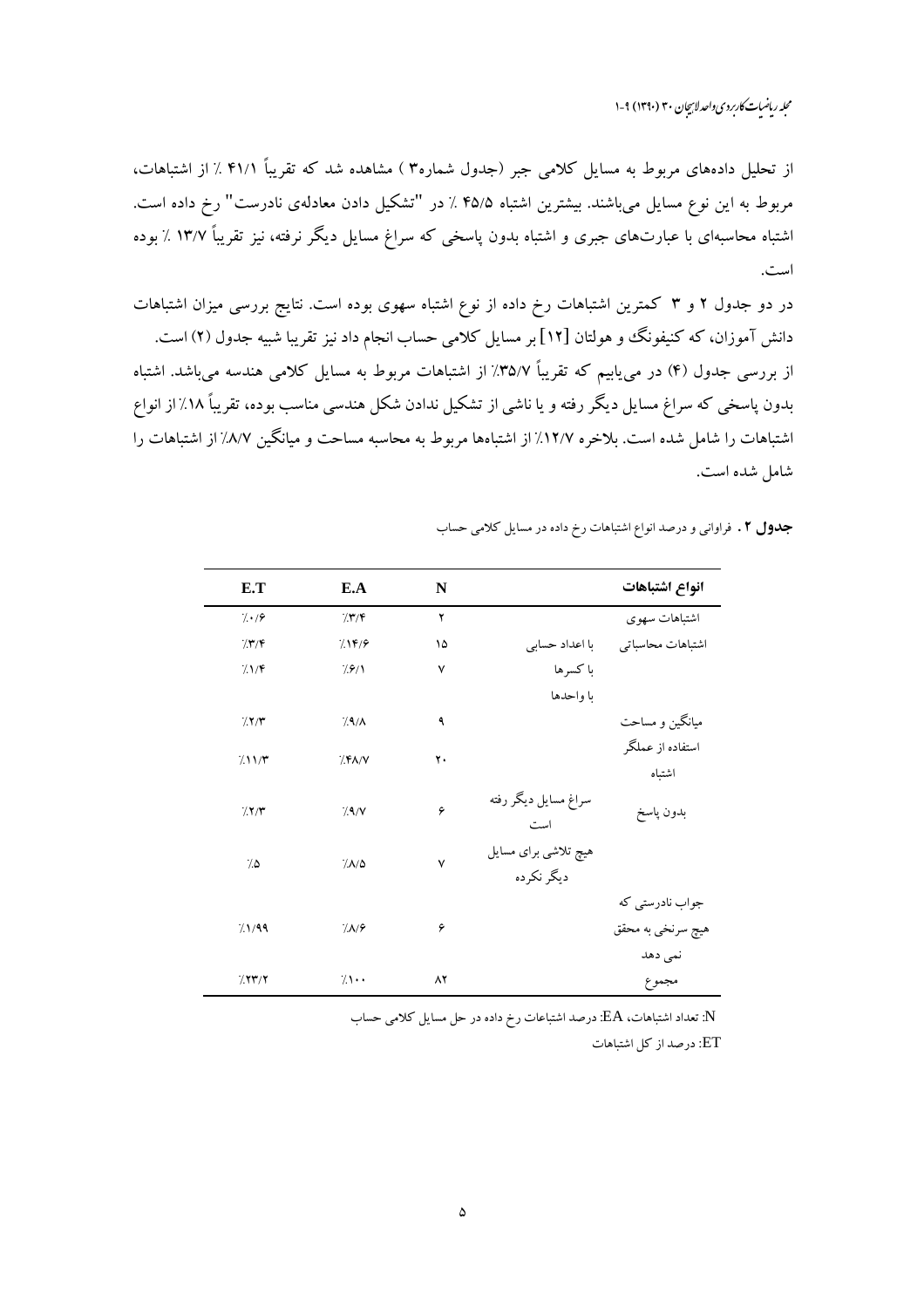| انواع اشتباهات      |                             | N   | EA         | ET    |
|---------------------|-----------------------------|-----|------------|-------|
| اشتباهات سهوى       |                             | ٣   | 711        | 1.1   |
| اشتباهات محاسباتي   | با اعداد حسابی              | ۱۱  | 7/19       | 77/1  |
|                     | با کسرها                    | ٧   |            |       |
|                     | با عبارت های جبری           | ٢٠  | 717/A      | 7.0/V |
| تشكيل معادله نادرست |                             | ۶.  | 751/F      | 7.1V  |
| مساحت و محيط        |                             |     |            |       |
| استفاده از عملگر    |                             | ۵   | 7.77       | 7.1/F |
| اشتباه              |                             |     |            |       |
| بدون پاسخ           | سراغ مسايل ديگر رفته<br>است | ۱۵  | 71.7       | 7.8/1 |
|                     | هیچ تلاشی برای مسایل        | ۱۳  | 7/19       | 77/   |
|                     | دیگر نکرده                  |     |            |       |
| جواب نادرستی که     |                             |     |            |       |
| هيچ سرنخي به محقق   |                             | ١٨  | 711/0      | 70/1  |
| نمی دهد             |                             |     |            |       |
| مجموع               |                             | ۱۴۵ | $7 \cdots$ | 751/V |

**جدول ۳** . فراوانی و درصد انواع اشتباهات رخ داده در مسایل کلامی جبر

خ داده در حل مسایل کلامی جبر

ET: درصد از کل اشتباهات

| <b>جدول ٤.</b> فراوانی و درصد انواع اشتباهات رخ داده در مسایل کلامی هندسه |  |
|---------------------------------------------------------------------------|--|
|                                                                           |  |

| انواع اشتباهات    |                      | N   | EA         | ET                   |
|-------------------|----------------------|-----|------------|----------------------|
| اشتباهات سهوى     |                      | ۱۶  | 7117/      | 76/0                 |
| اشتباهات محاسباتي | با اعداد حسابی       | ۱۲  | 79/0       | 777                  |
|                   | با کسرها             | ٨   | 797        | 777                  |
|                   | با واحدها            | ۵   | 7779       | 717                  |
| میانگین و مساحت   |                      | ۱۲  | 79/0       | 777                  |
| استفاده از عملگر  |                      |     |            |                      |
| اشتباه            |                      | ٧   | 70/2       | 71/9                 |
| تشكيل ندادن يك    |                      | ۲۵  |            |                      |
| شكل هندسي مناسب   |                      |     | 719/9      | $\frac{1}{\sqrt{2}}$ |
| بدون پاسخ         | سراغ مسايل ديگر رفته | ۱۹  | 71/1       | $\Delta/\Upsilon$    |
|                   | است                  |     |            |                      |
|                   | هیچ تلاشی برای مسایل | ۴   | 777        | 71/7                 |
|                   | دیگر نکرده           |     |            |                      |
| جواب نادرستی که   |                      |     |            |                      |
| هيچ سرنخي به محقق |                      | ۱۸  | 7.18/T     | 70/7                 |
| نمی دهد           |                      |     |            |                      |
| مجموع             |                      | ۱۲۶ | $7 \cdots$ | 770/V                |

تعداد اشتباهات، EA: درصد اشتباعات رخ داده در حل مسايل كلامي هندسه: $\rm \overline{N}$ 

E.T: درصد از کل اشتباهات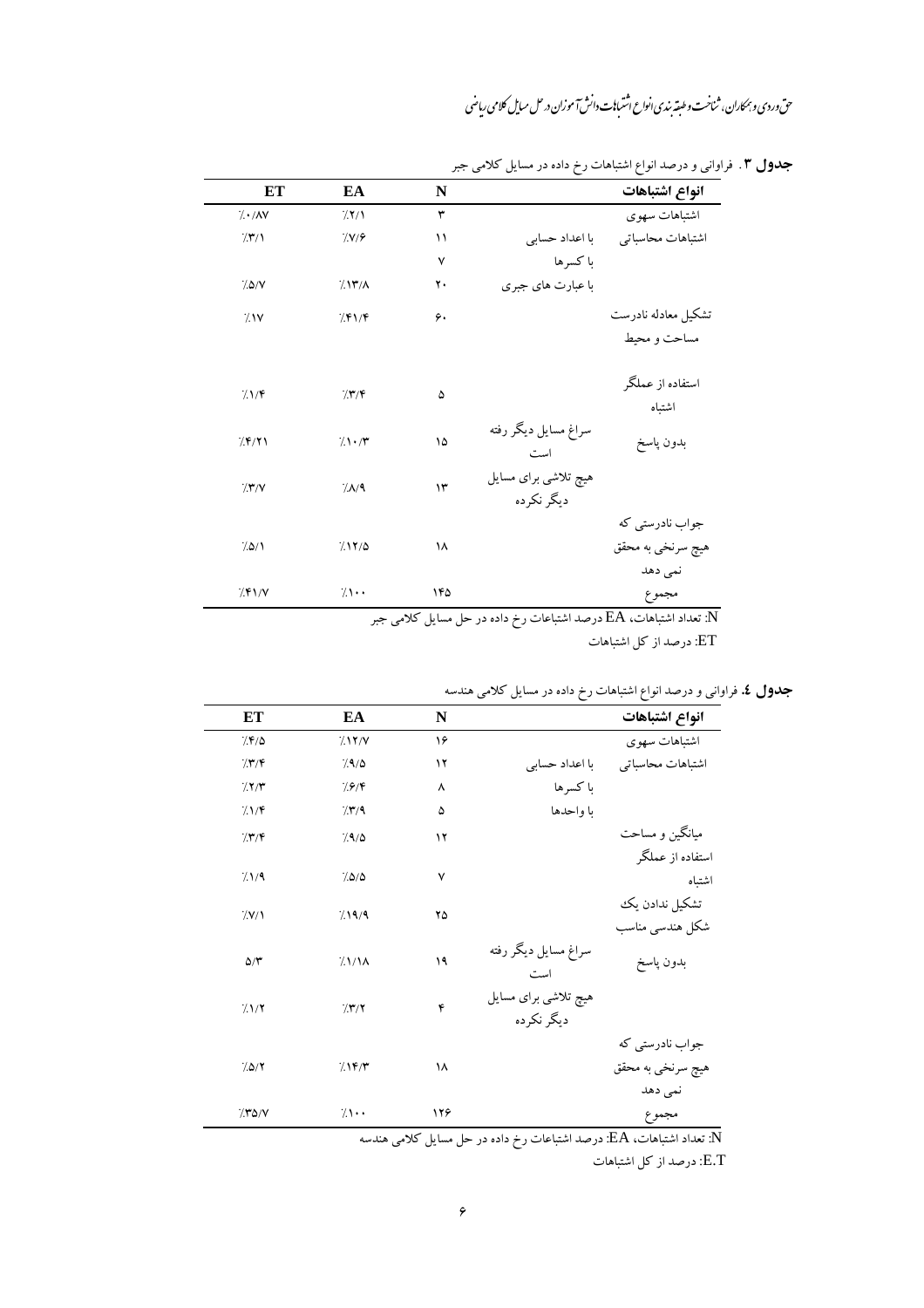محله رماضات کاربردی واحد لاسچان ۳۰ (۱۳۹۰) ۹-۱

## ٤ بحث و نتيجه گيري

این مطالعه با هدف شناخت و طبقهبندی انواع اشتباهات رخ داده در حل مسایل کلامی صورت گرفته است. با توجه به این که مسایل کلامی بر حسب دانش حوزه ایشان به سه نوع حساب، جبر و هندسه تقسیم میشوند [۵]، لذا از نظر ساختاری مشابه میباشند. اما در مسایل کلامی حساب تنها از چهار عملگر اصلی، برای محاسبات استفاده می شود در حالی که در مسایل کلامی جبر، از طریق اختیار کردن متغیرها و تخصیص دادهها به آنها و تشکیل دادن معادله و سپس حل آنها، مجهولات مساله تعیین می گردد [۱۳]. که در جریان این فرایند علاوه بر دست ورزی با عبارتهای جبری، عملگرهای حسابی نیز به کار گرفته می شود لذا اشتباهاتی که دانش آموزان در حل این نوع مسایل مرتکب می شوند شامل دامنه وسیع تری از اشتباهات نسبت به اشتباهات در حل مسایل کلامی حساب است. لذا دارای اشتباهات مشتر کی می باشند.

در مقایسه دانش حوزهای مسایل کلامی هندسه با مسایل کلامی حساب میتوان بیان کرد که علاوه بر نیاز به دانش حسابی، دانش آموزان نیاز دارند برخی فرمولها برای محاسبات هندسی نیز در اختیار داشته باشد [۵]. به طور کلبی با توجه به نظریه مایر [۱۴]، فرایند فهمیدن و بازنمایی متن مسایل برای انواع مسایل کلامی یکسان مىباشد.

با توجه به نتایج به دست آمده از این مطالعه، دانش آموزان دوره راهنمایی به ترتیب مرتکب بیشترین اشتباهات در حل مسایل کلامی جبر، هندسه و حساب شدهاند. در جریان مطالعه معلوم شد خطاهای دانش آموزان در حل مسایل کلامی جبر و هندسه گستردهتر از موارد آمده در چارچوب معرفی شده توسط کنیفونگ و هولتان [۱۲] است. لذا در بررسی اشتباهات مسایل کلامی جبر و هندسه چند مورد اشتباه نیز به این چارچوب افزوده شد. در پاسخهای دانش آموزان "اشتباه در تشکیل دادن معادلهی صحیح" به این چارچوب اضافه گردید. از طرفی "اشتباه محاسباتی با عبارتهای جبری" نیز جایگزین "اشتباه محاسباتی با واحدها" شد. زیرا دانش آموزان بیشتر در محاسبهی عبارتهای جبری دچار خطا میشدند و با اشتباه واحدها در مسایل کلامی جبر برخورد نمی کردند. به همین ترتیب در مسایل کلامی هندسه نیز دو مقوله "اشتباه در تشکیل ندادن یک شکل هندسی مناسب" و "اشتباه در اختیار نداشتن فرمول%ای مساحت و محیط " به این چارچوب اضافه گردید.

کلمنتس [۱۳] بررسی کرد که نسبت بزرگی از اشتباهات دانش آموزان در پایه هفتم روی مسایل کلامی، بر اساس دستهبندی نیومن، ناشی از کمبود در فهم، ترجمه و مهارتهای پردازشی صورت گرفته است. آن چه از نتايج تحقيق بدست مي آيد و پيشنهاد كاربردي اين تحقيق را نيز تشكيل ميدهد اين است كه، معلمان تنها نبايد به تقویت مهارتهای محاسباتی بیردازند، بلکه با شناخت دقیقتر انواع دانشهای مورد نیاز به شناسایی انواع اشتباهاتی که آنها در حل مسایل کلامی مرتکب می شوند بیردازند. و علاوه بر این سعی کنند دانش آموزان را ابتدا با مسالههای متفاوت درگیر کنند و پس از اطمینان از فهم مساله دانش۵های مورد نیاز را در اختیارشان قرار دهند.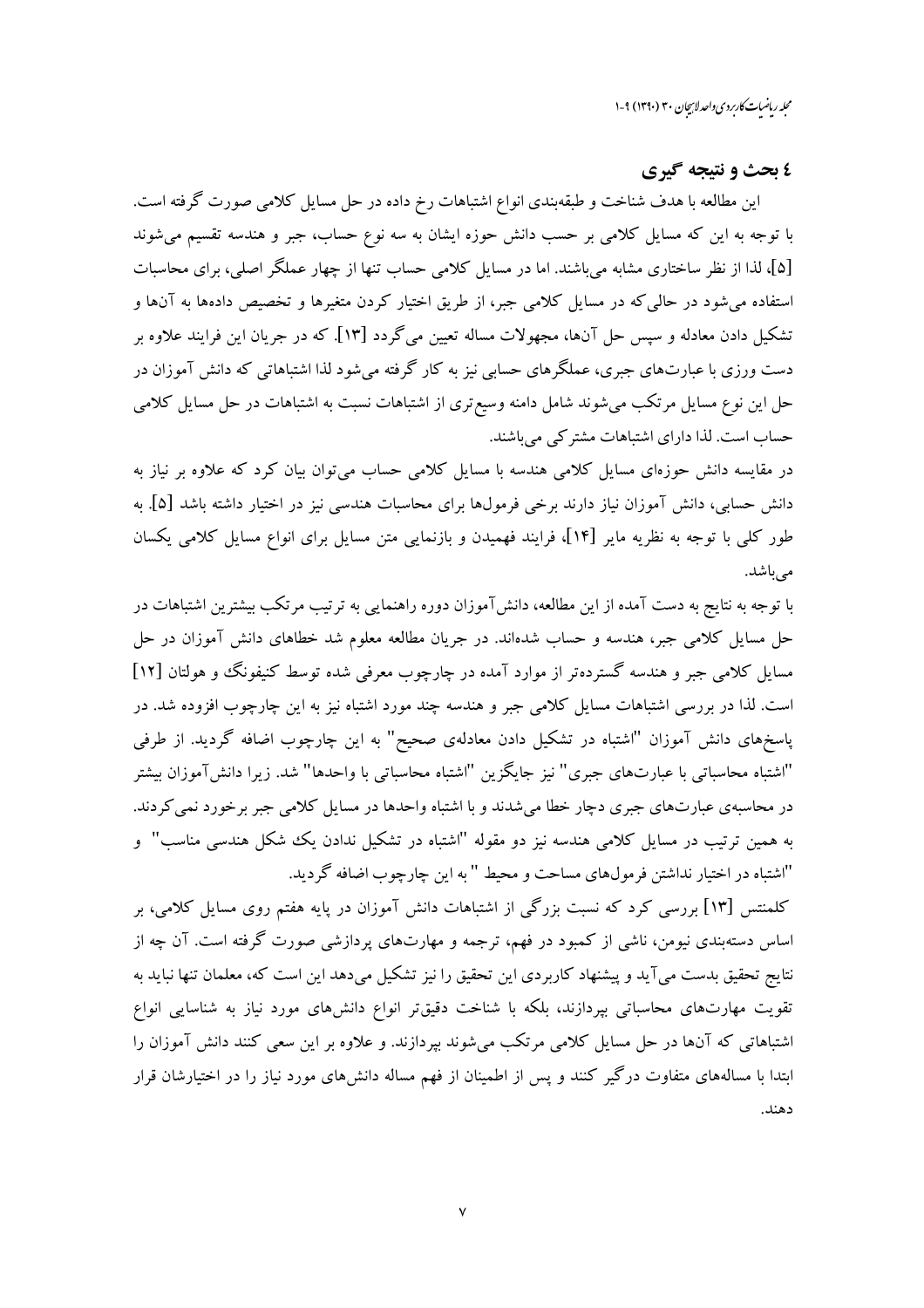#### منابع

- [1] National Council of Teachers of Mathematics. (1980). An agenda for actio recommendation for school mathematics of the 1980s. Reston, VA.
- [2] De Corte, E., Vershaffel, L., De Win, L., (1989). Teaching word problem in the primary school. What research has to say to the teacher? In B. Greer & G. Mulhern (Eds.), New Development in Teaching Mathematics. London: Routledge.
- [3] Lave, J., (1992). Word problem: A microcosm of theories of learning. In context and cognition: ways of learning and knowing. Ways of learning and knowing, ed. paul light and George Butter worth. NewYork, Harvester Wheatsheaf.
- [4] Caldwell, J. H., Goldin, G. A., (1987). Variable affecting word problem difficulty in secondary school. Journal for Research in Mathematics Education*,* 18(3), 187-196.
- [5] Wong, W. K., Hsu, S. C., Wu, S. H., Lee, C. W. Hsu, W. L., (2007). LIM- G: Learner- initiating instruction model based on cognitive knowledge for geometry wordproblem comprehension. Computer & education, 48, 582-601.
- [6] Mayer, R. E., Hegarty, M., (1996). Theprocess of understanding mathematical problems. In R. J. Sternberg & T. Ben-Zeev (Eds.), the nature of mathematical thinking, Mahwah, NJ: Lawrence Elrbaum.
- [7] Cummins, D. D., Kintsch, W., Reusser, K., Weimer, R., (1988). The role of understanding in solving word problem. Cognitive Psychology, 20, 405-438.
- [8] Radatz, H., (1980). Students' errors in the mathematical learning process: a survey. For the Learning of Mathematics, 1, 16-20.
- [9] Ashlock, R. B., (1983). Errors patterns in computation Paper presented at the International Conference of the Council for Learning Disabilities.
- [10] Casey, D. P. (1978). Failing students: A strategy of error analysis. Inp. Costello(Ed). *Aspects of motivation*, (pp 295-306). Melbourne: Mathematical Association of Victoria.
- [11] Newman, M. A., (1977). An analysis of sixth-grade pupils' errors on written mathematical tasks. Victorian Institute for Educational Research Bulletin, 39, 31-43.
- [12] Kinfong, D., Holtan, B., (1976). An analysis of children's written soloution to word problems*.* Journal of Research in Mathematics Education, 7(2), 106-121.
- [13] Clements, M. A., (1980). Analyzing children's errors on written mathematical tasks. Educational studies in mathematics, 11, 1-21.
- [14] Mayer, R., (1992). Thinking, Problem solving, Cognition (2 nd Ed.). New York: Freeman.

## **پيوست** ۴<br>۱. یک انتشاراتی <mark>-</mark>  $\delta$ کتابی را در سال گذشته فروخته است. اگر ۱۲۰۰ جلد از آن کتاب، بـاقی مانـده باشـد. چـه تعداد حلد كتاب منتشر شده است؟

- ۲. سن یک پدر ۳۸ سال و سن پسرش ۸ سال است. چند سال دیگر سن پدر می تواند سه برابر سن پسر شود؟
- ۳. شکل یک پشت بام به صورت زیر است. می خواهیم آن را با دو لایه ایزوگام بپوشانیم. اگر عرض ایزوگامها ۱/۷ متر باشد. چند متر ایزوگام برای این پشت بام نیاز است؟